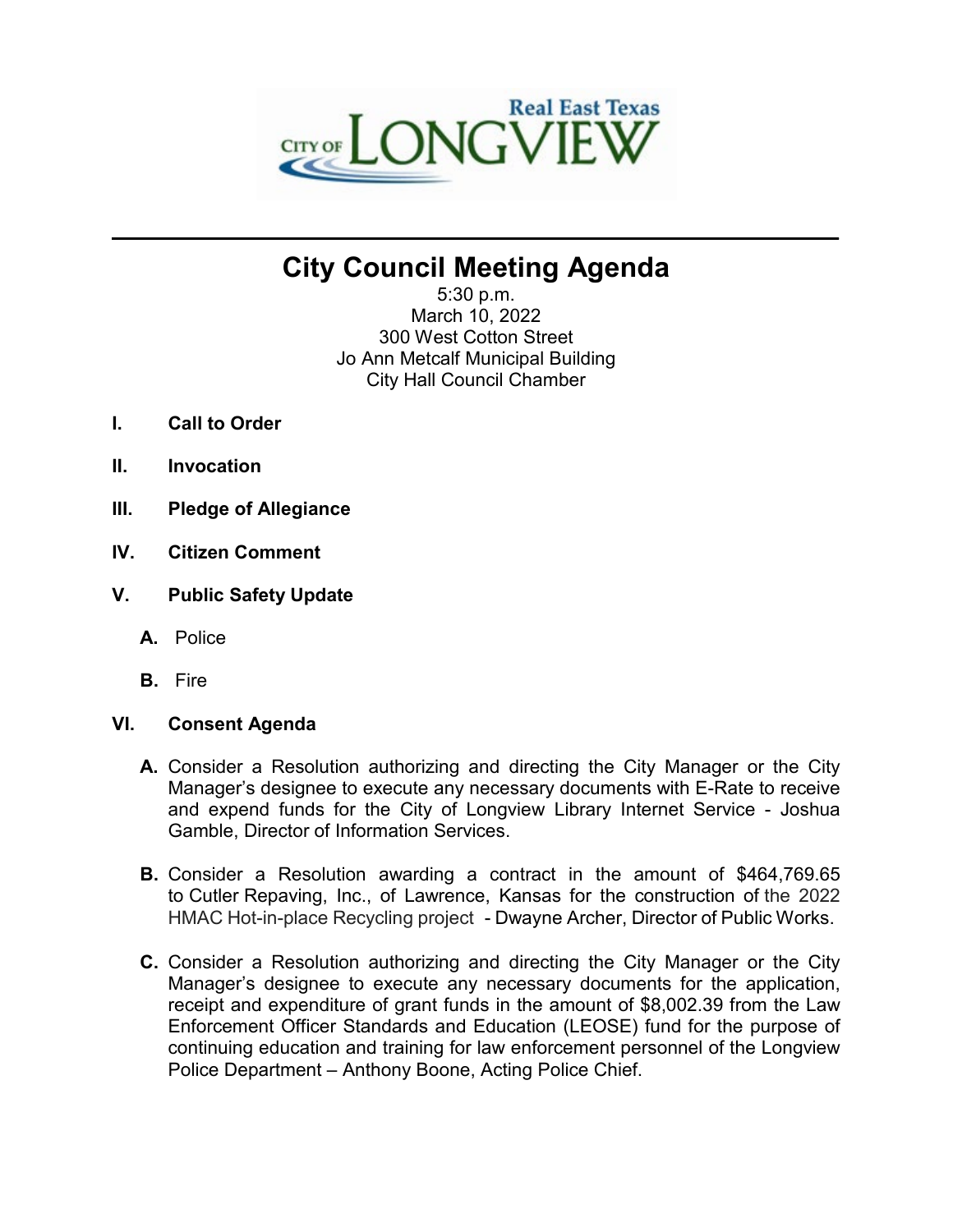- **D.** Consider a Resolution authorizing and directing the City Manager or the City Manager's designee to execute any necessary documents for the application, receipt and expenditure of a TexTreasures Original grant in the amount of \$32,185.00 from the Texas State Library and Archives Commission for a high resolution book scanner and all expenses involved with acquiring the book scanner including shipping - Jennifer Eldridge, Library Manager.
- **E.** Consider a Resolution in support of enhanced passenger rail service along the Interstate 20 Corridor – Dietrich Johnson, Director of Community Services.
- **F.** Consider approval of the following minutes: January 27, February 10 and February 15, 2022 – Angie Shepard, City Secretary.

## **VII. Zoning Items**

- **A. A PUBLIC HEARING** will be held to consider application #Z22-03 filed by Mike Helms requesting a rezone from Multi-Family (MF-3) to General Retail (GR) Zoning District for approximately 0.3304 acres of AB 262 A Jordan Survey Tract 40-03 Section 3 located at 1700 North Eastman Road - Angela Choy, AICP, City Planner. **THIS ITEM REQUIRES A PUBLIC HEARING**
- **B. A PUBLIC HEARING** will be held to consider application #Z22-04 filed by Austin Reich requesting a rezone from Single-Family (SF-4) to Townhome (TH) Zoning District for approximately 36.892 acres of AB 262 A Jordan Survey Tract 15 Section 4, AB 360 A Jordan Survey and Lot 7, Richardson Addition located south of Page Road and west of Victor Drive - Angela Choy, AICP, City Planner. **THIS ITEM REQUIRES A PUBLIC HEARING**
- **C. A PUBLIC HEARING** will be held to consider application #Z22-05 filed by Kyle Stephens requesting a rezone from Agricultural (A) to General Retail (GR) Zoning District for approximately 1.315 acres of Lot 1, Block 1 Good Shepherd North Park located at 323 East Hawkins Parkway - Angela Choy, AICP, City Planner. **THIS ITEM REQUIRES A PUBLIC HEARING**

## **VIII. Action Item**

- **A.** Consider a Resolution authorizing a tax abatement agreement between the City of Longview and Aviagen North America, Inc., A Delaware Corporation – Wayne Mansfield, President/CEO of Longview Economic Development Corporation.
- **B.** Consider a Resolution authorizing and directing the City Manager or the City Manager's designee to execute any necessary documents for the purchase of a Custom Four-Story WHP Fire Training Burn Tower under the Federal supply schedules of the United States General Services Administration and the purchase of sole source items necessary for the construction of same using the Public Safety